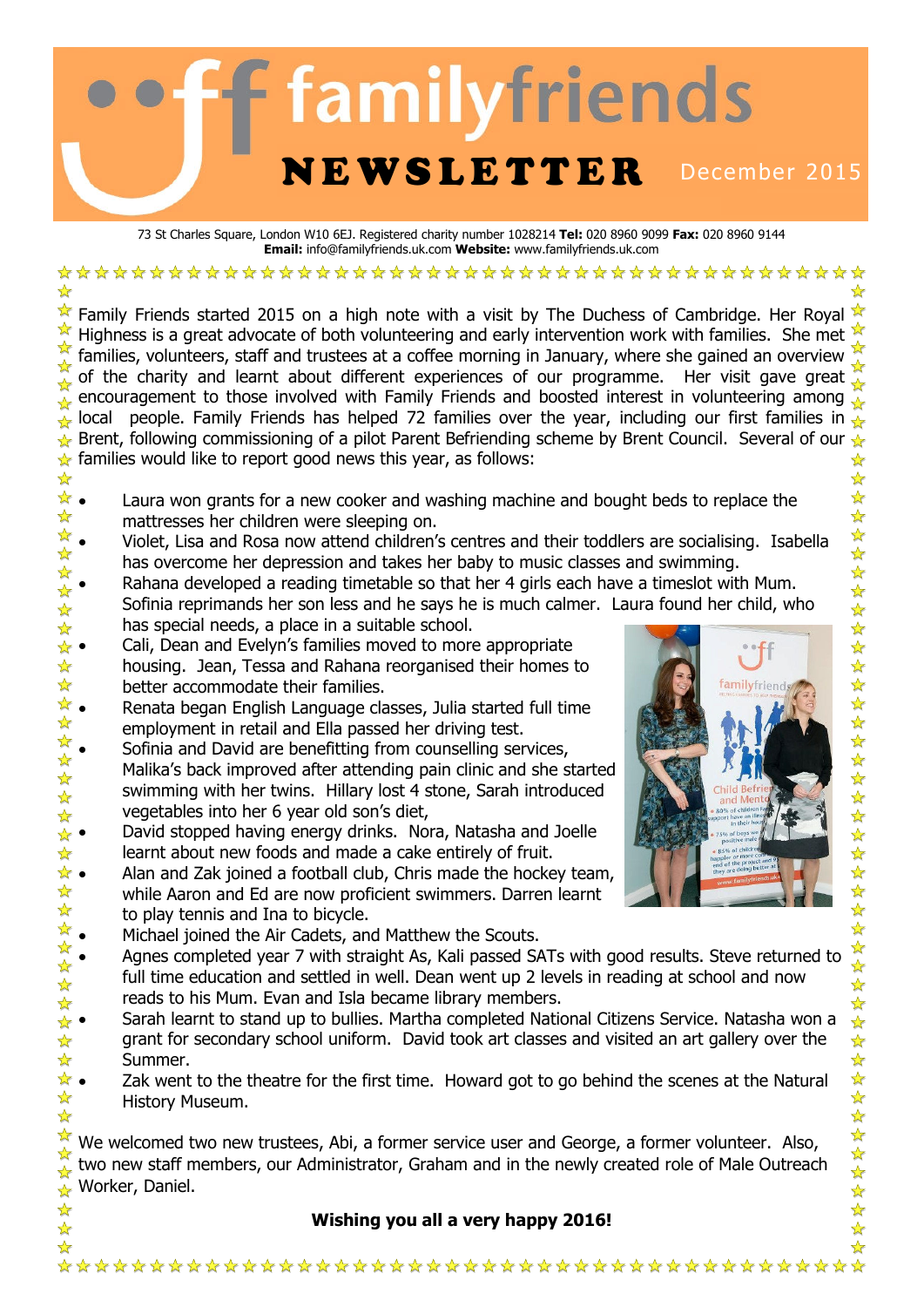# **NOTICEBOARD**

**Victoria and Albert Museum** Borrow a V&A back-pack and embark on an adventure across the Museum. The back-packs are full of brilliant hands-on activities, including jigsaws, stories, puzzles, construction games and objects to handle. Activities last approximately 45 minutes and are suitable for children aged 5-12. Back-packs are free to borrow and do not have to be booked. They are available everyday from the Learning Centre. The last back-pack issued is at 4pm. Visit www.vam.ac.uk/content/articles/b/backpacks for further details. Ends Saturday 31st December.



**The Natural History Museum** pop-up ice rink is open until 3 January. The spectacular rink is nestled in front of the iconic South Kensington Museum, beneath 80,000 twinkling fairy lights and around a 40-foot-high tree. Visit the interactive Christmas chalet, with treats, prize giveaways and activities. For more information and tickets visit www.nhm.ac.uk/visit/exhibitions/ice-rink.html. It is best to book your tickets in advance. The Natural History Museum is located on Cromwell Road. The nearest tube station is South Kensington.

**Westway Christmas Climbing Camps** at 1 Crowthorne Road, London W10 6RP. Action packed climbing sessions are perfect for kids of all ages and abilities. They provide a fun, safe environment to take part in bouldering, top roping and belaying. 90 minute session run daily from 9.30am — 5pm from 14 December 2015 to 3 January 2016. Prices 5+: £6.25, Adults: £10. Visit www.sports.westway.org/events/childrens-christmas-climbing-camps for further details.

**WWT London Wetland Centre,** Queen Elizabeth Walk, Barnes, London SW13 9WT, is an urban oasis for wildlife and people. Stroll among the lakes, ponds and gardens to meet the otters and birds. There is also a guided tour running up to 31 December. The café is perfect for relaxing, and kids will love the play areas. Visit www.wwt.org.uk/wetland-centres/london for further details.

## <u>11111111111</u>

## **Christmas vegetable and orange cake From www.bbcgoodfood.com**

Use up root vegetables to bake a sweet, moist sponge with citrus flavours

#### **Method**

Cooking Time: 30mins plus cooling

## **Ingredients**

200g butter, melted, plus extra for greasing

- 140g sultanas or raisins
- 300g self-raising flour
- 300g light soft brown sugar
- 2 tsp mixed spice
- 2 tsp ground ginger
- 1 tsp bicarbonate of soda
- 4 large eggs beaten with a fork
- 300g carrots, parsnips, pumpkin,
- butternut squash or swede, or a mixture, grated
- 200g icing sugar or fondant icing sugar

- Heat oven to 180C/160C fan/gas 4. Grease and line a 30 x 20cm baking or roasting tin with baking parchment. Mix the sultanas and zest and juice from 1 orange (or 2 clementines), and microwave on High for 2 mins.
- Mix the flour, caster sugar, spices, bicarb and pinch of salt into a large bowl. Mix the eggs with the melted butter and sultana mixture, then tip into the dry ingredients and stir in with a wooden spoon. Stir in the grated vegetables and scrape into the tin. Bake for 35 - 40 mins, or until a skewer poked in the centre comes out clean. Cool in the tin.
- Once cool sift the icing sugar into a bowl and stir in remaining orange zest plus enough juice to make a runny icing. Drizzle all over the cake. Leave to set, then slice into 15 squares to serve.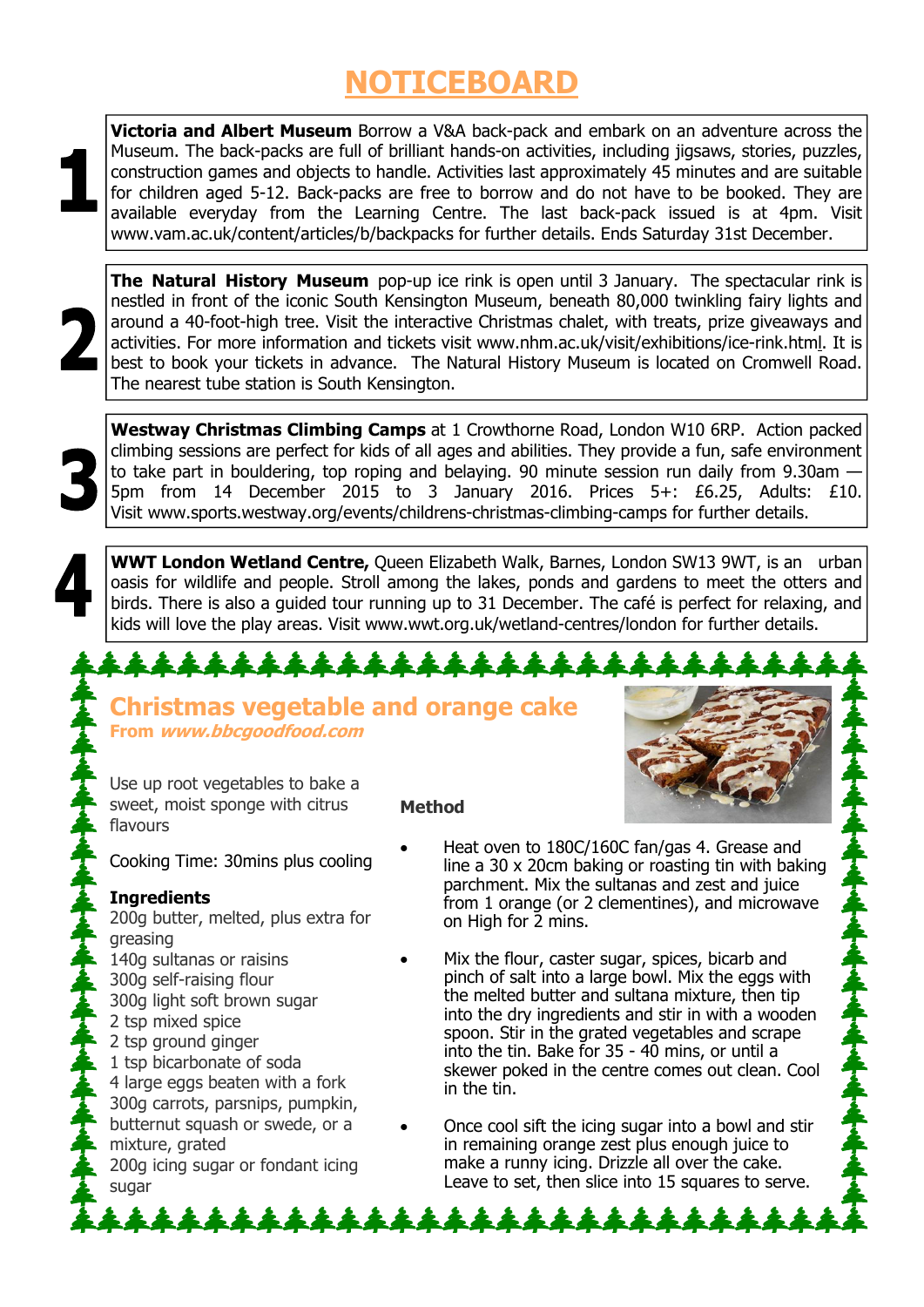## **A Parent's Experience**

I am Mum to 14 month old Sepehr. I have health issues that cause me pain and difficulty walking so that I find it hard to get out of the flat and to go to appointments. This is why I wanted support from Family Friends.

I was matched to my befriender, Kate, in July and meet her every week. When I met Kate for the first time it was like I had known her for a long time already. She makes me feel comfortable and is friendly. She is also very good with Sepehr who has started to trust Kate and now likes to play with her. English is not my first language and Kate has supported me to make important letters and phone calls to the job centre, the council and the hospital. Kate is able to explain things to me in a way I understand. Kate listens to me properly and I feel that she really understands me. She is able to help me pick the best way to do things. I have a big operation coming up in January 2016. Kate has been there for me to talk to about this. She has also been flexible with her visits by offering to visit when I have appointments, so that she can come with me. I feel that the visits have been very helpful and supportive.

#### **Sepideh**

## **A Child's Experience**

I am 13 years old and started seeing my volunteer mentor about a year ago. I was struggling with organisation at home, situations at school and I really needed my own space because it is busy at home. A teacher at school told me about Family Friends. They said that I would get someone who would help me with these things.

I felt shy when I met Alison for the first time but it was ok on our second visit, even though I forgot her name at first! I've liked having a Family Friend because it has helped me decrease the amount of detentions I get, I've grown in confidence and it gave me space from home. On our visits, we always go out. We've read a book together, worked on my maths, done homework, talked about things and played games. I even taught Alison how to play chess! For our treat visits, we've been to the theatre, rock climbing and to a really amazing magic show (that was my favourite). Family Friends have confidence in me and I've had the opportunity to visit new volunteers who were in training and I told them about my experiences with Family Friends. It was fun to teach adults for a change. I'm sad that my year is nearly over because I've really enjoyed having Alison. Moving forward, I want to carry on reading more and getting my homework done on time. I'm really grateful my teachers knew about Family Friends and I was lucky enough to have volunteer.

#### **Dayjean**

## **A Volunteer's Experience**

I am a mother of 3 grown up children and grandmother to a little boy. I chose to volunteer because I wanted to make a difference within my community and wish to develop skills in working with families. I saw the advertisement for Family Friends in the Evening Standard and did my training in March 2015.

My family includes Mum, Dad, an older brother and a little boy aged 6. On my first visit I was a bit anxious and didn't know what to expect, but I needn't have worried as the family made me welcome. At my visits Mum usually briefs me about their week. I try to plan activities in advance but sometimes flexibility is important. Visits include baking, a trip to the park, homework and playing games. The 6 year old looks forward to my visits especially when we have an activity planned. He meets me at the door with a smile. Overall it has been a pleasure and I think we make a difference to each other's lives. I am enjoying being around a child and it brings memories of spending time with my children when they were little.

### **Cynthia**